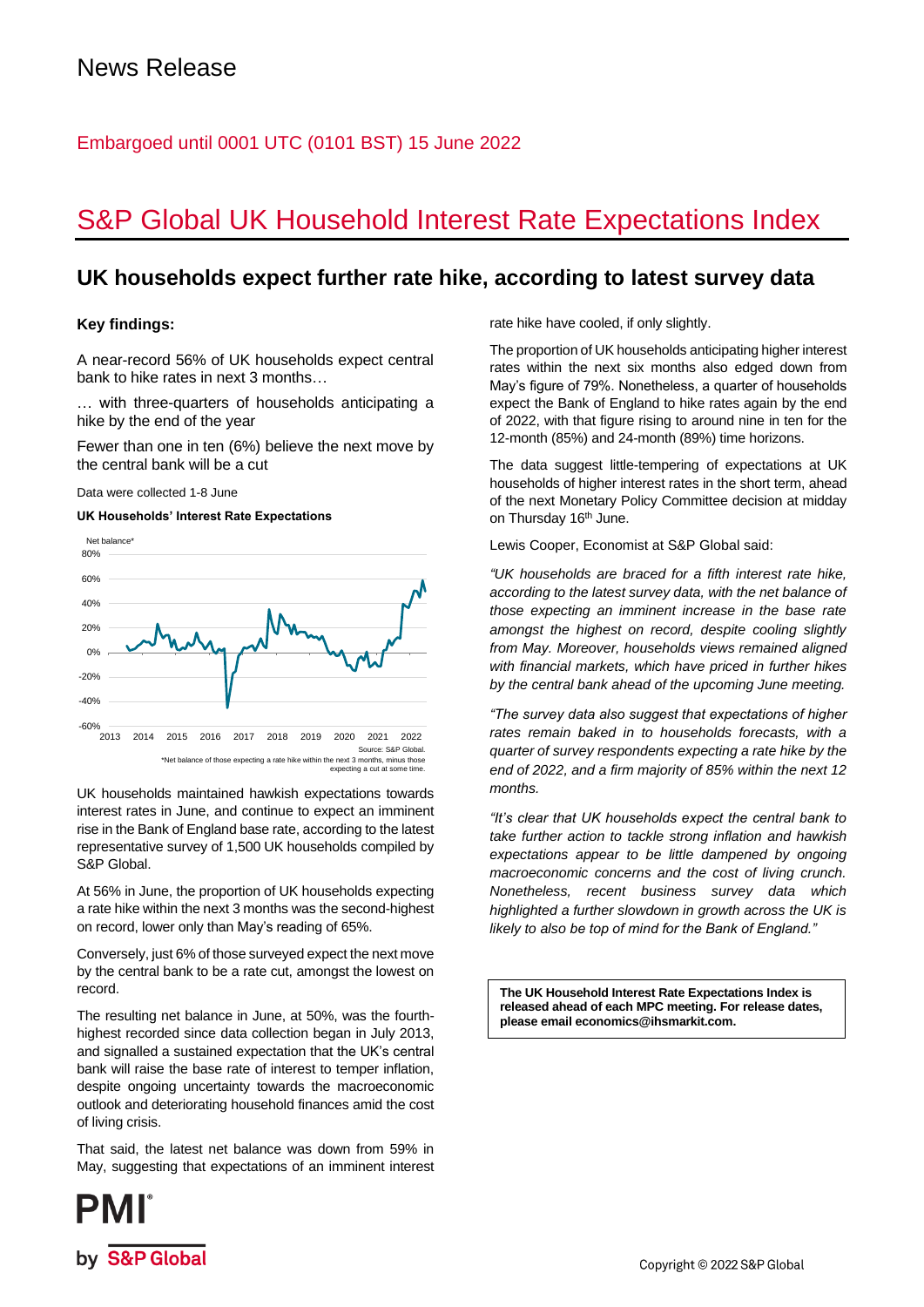# News Release

**UK households' views on next change in Bank of England base rate\***



\*\*The interest rate set by the Bank of England is currently 0.1%. Please let us know when and how you think<br>the Bank will next change interest rates by choosing one of the options below: Please choose only one<br>answer." Fig

### **Household interest rate expectations and MPC voting history**



#### **Household versus market interest rate expectations**



#### **Households' Interest Rate Expectations – breakdown**



# **Contact**

**S&P Global Market Intelligence** Chris Williamson Lewis Cooper<br>
Chris Williamson Lewis Cooper<br>
Chief Business Economist<br>
Conomist Chief Business Economist<br>
Email: chris.williamson@spglobal.com 
Email lewis.cooper@spglobal.com Email: [chris.williamson@spglobal.com](mailto:chris.williamson@spglobal.com)